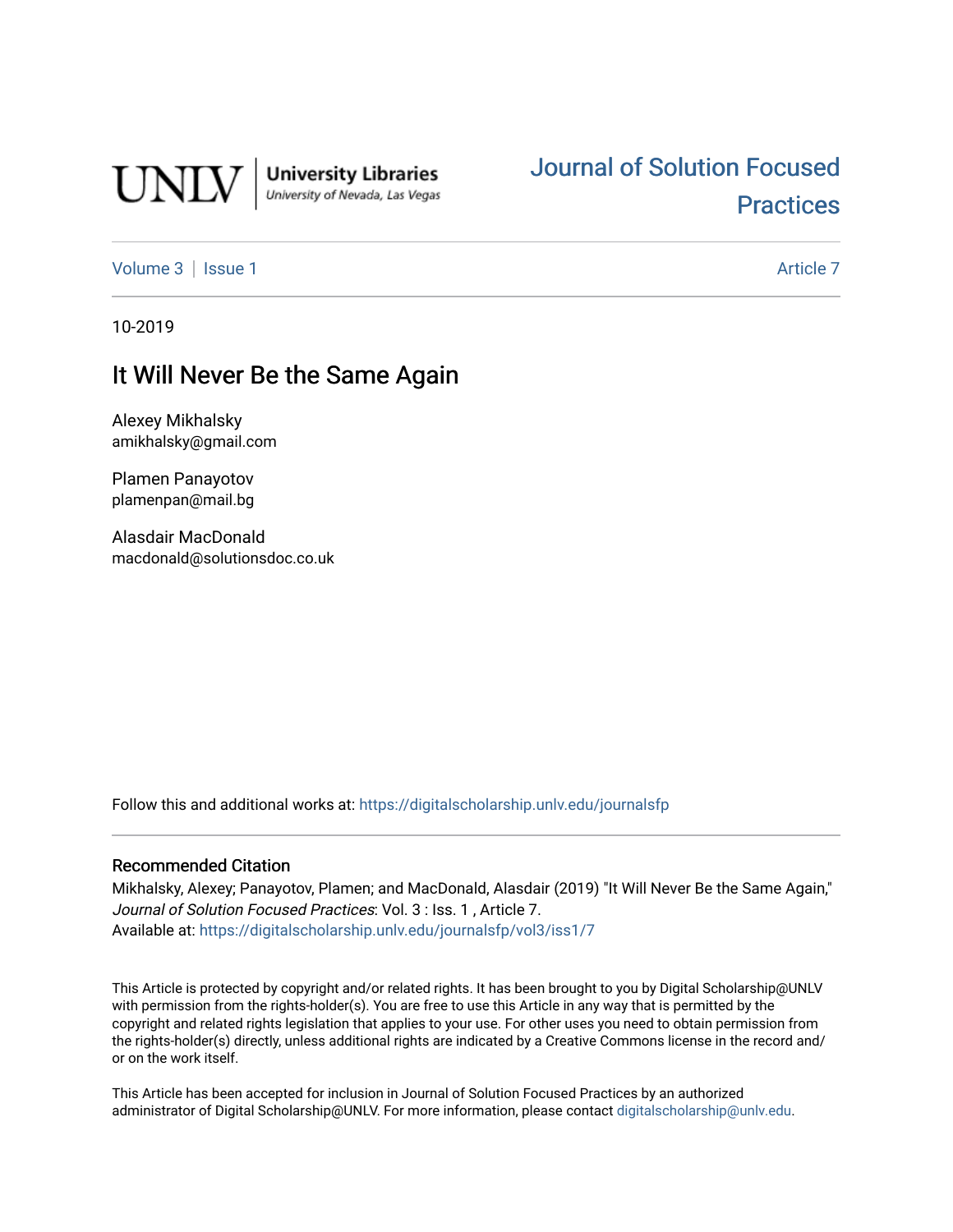### **It Will Never Be the Same Again**

Alexey Mikhalsky \*, Plamen Panayotov\*\*, and Alasdair MacDonald\*\*\*

\*Systemic Family Therapy Center, Moscow, Russia. \*\*Solutions Centre, Rousse, Bulgaria; Angel Kanchev University, Rousse, Bulgaria. \*\*\*Solution Focused Approaches, United Kingdom.

#### Abstract

This paper describes the Conversations Led by Clients (CoLeC) model as practiced at several Bulgarian and Russian helping institutions as a development of Solution-Focused Brief Therapy (SFBT). The model emphasizes therapeutic conversations as something that has to follow step by step from the clients' enquiries. The questions include the mind-activating Question (MAQ): What do you think is the most useful question you can hear from me now? (or at our next session?); the time-oriented question: What do you think is most useful to talk about now: past, present or future?; the multiple-choice question: Which of these questions do you think is best for you right now? (from a list provided by the therapist); and the delayed-answers question: If client has no current answer, ask them to think about the question until the next session and propose self-questioning activities. CoLeC, being a step beyond some therapeutic models, is an initial effort to assist helping professionals find answers to this quite different question, "How should this client's conversation with me be?" This makes it the beginning of a qualitatively new attitude to what we, as professionals, do. We hope that many, young and new to the profession, will not only join in, but also help further this way of thinking and doing as we see these types of conversations with clients, useful.

*Keywords:* client, conversations, help, questions, usefulness, therapy

#### **Introduction**

 This paper is about what we believe could be the future of helping professionals' conversations with clients – which are conversations organized by professionals and led by clients. It is a step beyond traditional SFBT, and shares its basic belief in clients, their abilities to be their own best helpers, their good will and resources for change. Our approach is a step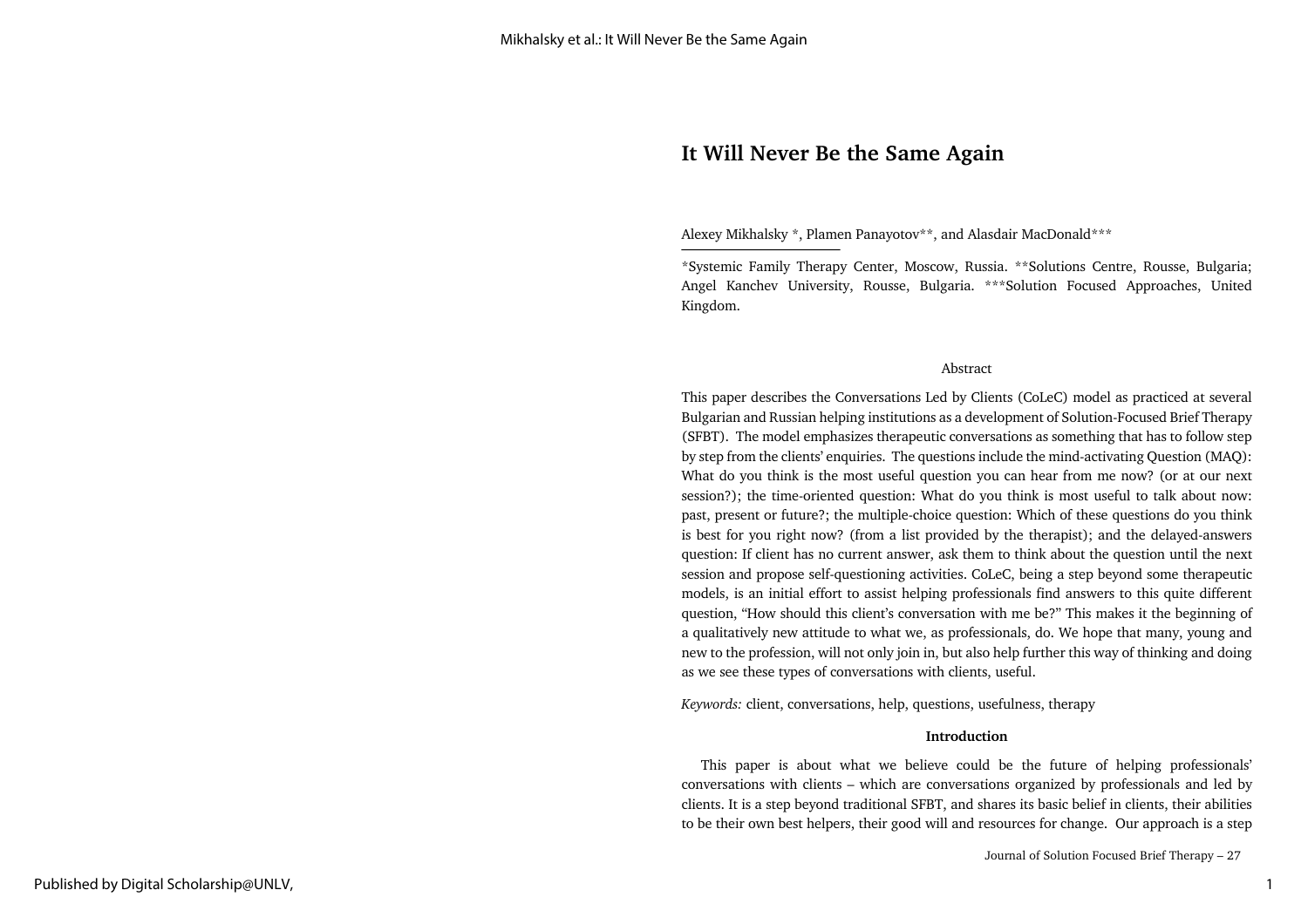game of asking.

style of therapy where clients feel themselves as not understood. Even within this framework, however, Dr. Albert Schweitzer noted (in Norman Cousins'

*Anatomy of an Illness as Perceived by the Patient*, 2005, p. 78), *"*Each patient carries his own doctor inside him. They come to us not knowing that truth. We are at our best when we give the doctor who resides within each patient a chance to go to work."

beyond SFBT because it emphasizes the client's feelings and personal knowledge pertaining the best time for therapeutic-interventions. The client chooses the appropriate time to discuss any issue, the most useful questions to be asked by the therapist, and the answers they need when creating future change. However, our approach still shares the basic SFBT beliefs about clients' abilities to be their own best helpers through their good will and resources for change.

**Once Upon a Time…** If we take a closer look at therapeutic conversations, we shall notice that therapy can be understood as a specific kind of socially constructed Language game (Wittgenstein, 1953), which is very similar to somatic medicine. Going to a doctor, patients expect many and seemingly different activities from him, all aimed at discovering the nature of their problem, which is intended to create a pathway for effective interventions. Most of these activities, however, are in fact improvisations of the same game: asking questions. The conversation usually includes a discussion about the patient's medical history and reason for visit. This kind of conversation is usual for directive and/or problem-focused health care approaches. Even when we ask clients about their best hopes from therapy in a solution-focused way we start to play our roles as professionals in asking questions, thus reflecting the traditional Language

 If we look at the ancient roots of this approach, we find Socratic debate as a method for finding the hidden knowledge leading the opponent to an insight when he finally contradicts himself, through a series of questions. Started as a medical activity by a neurologist, Sigmund Freud, psychotherapy has been traditionally perceived and practiced in the cause-and-effect medical frame of thinking. Since rational and cognitive therapies started to develop, the problem in therapy was often seen as a clients' enmeshment in illogical beliefs. So the therapist takes a stance of a curious questioner and leads the client out. Though this Socratic method model is widely known and accepted in many modern therapy approaches, it sometimes leads

#### **Now…**

 The therapeutic tradition is maintained today by many professionals who believe that 'therapy' should be the therapist's job just like a violinist's job is to play the violin. In SFBT, for example, there is a metaphor that compares a therapist to a taxi-driver. This is because a taxidriver asks his passenger "Where to?" when inquiring about the final destination (Bannink & McCarthy, 2014), implicitly admitting that the person behind the wheel is the real worker, the

28 – Journal of Solution Focused Brief Therapy Journal of Solution Focused Brief Therapy – 29

#### professional.

 Sometimes we just forget the fact that a majority of therapy is initiated by clients (or others important persons in their lives – relatives, neighbors etc.), and less often by caring professionals. We should clearly realize that every professional encounter is a result of a series of steps previously taken by clients: they have asked themselves "Do I need to talk to someone about my situation?", then obviously replied "Yes" to it; then they asked themselves "Who should I talk to?", and in response to this have made a preliminary study, asking other people, preferably ex-clients in their families, among friends, at their workplace, at the hairdresser's, on the Internet, in diverse media... in this way they find the professional they would like to discuss their situation with. And then they ask the next question (appearing to the professional as if being the first one), quite often containing its answer: "Can I come to see you on Wednesday at 10:30, as this is the most convenient time for me? A wish to speak within a session is a session is a client's personal initiative.

#### **Some Tools in Brief**

 In CoLeC, the professional is engaged in what we call now the Questioning for Most Useful Questions (QUQu). It is a set of techniques that try to keep, maintain, and support the clients' lead by helping them develop their own abilities in the art of asking useful questions. This has not been overlooked by solution-focused therapists, so we are supposed to make some additional accent to these points.

 We also suggest the use of clients' self-questioning. We often invite the client to think specially about those questions that involve most clients' interest, and about possible answers. We can use these self-questioning techniques in different ways, in direct or paradoxical manner (changing and reformulating them in a creative way). The process of asking oneself brand new and unexpected questions and trying to find answers is a process that develops dialectically balanced views (Mikhalsky, 2014).

2

to possible ignorance of clients' intentions, nuances, causing resistance and "non-participative"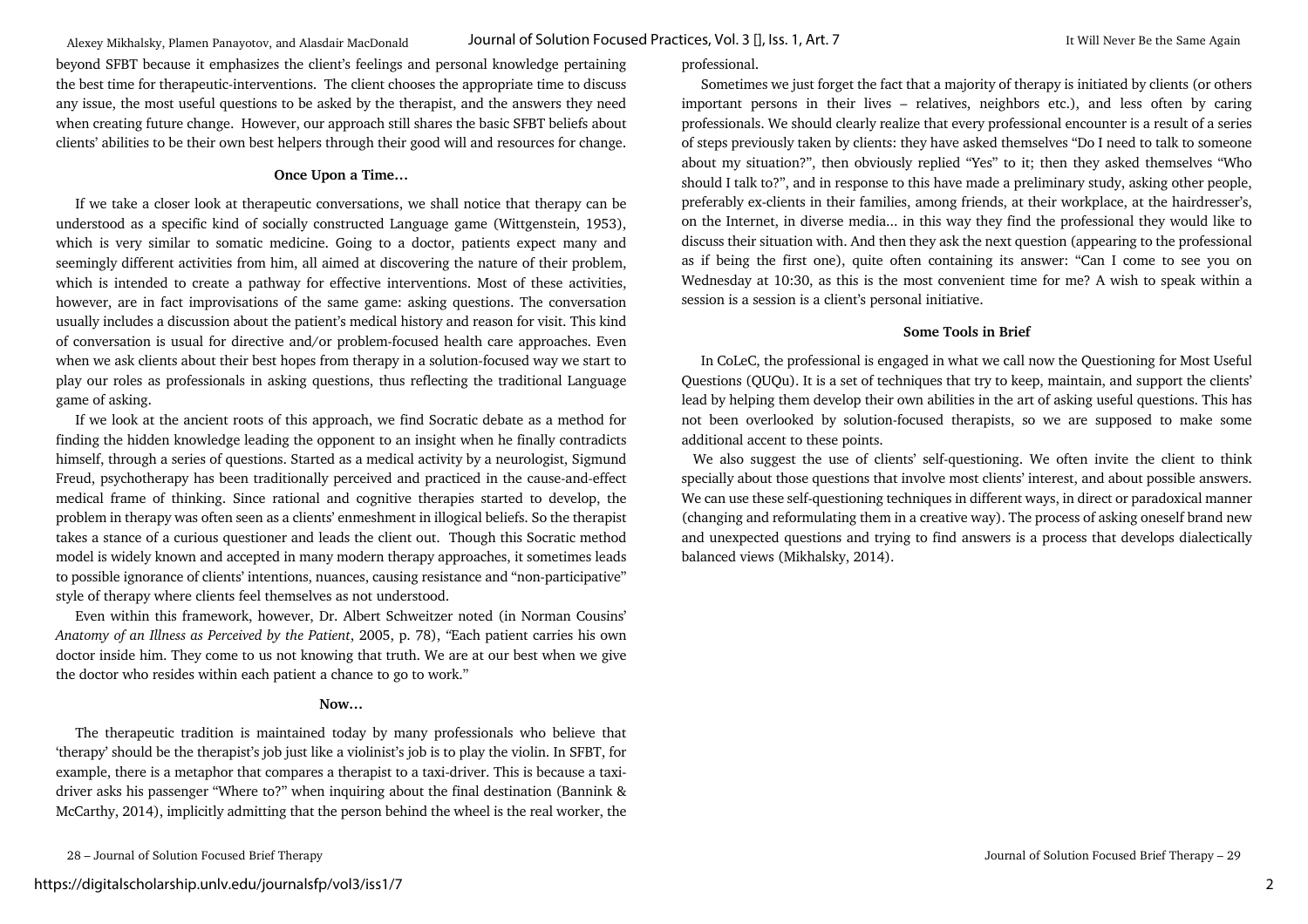#### Table 1. *CoLeC Questioning Techniques* **Discussion**

| Eliciting clients'<br>own<br>questions    | What questions did you want to ask me in this session? Answering<br>what questions would be most useful for you today? What<br>questions did you ask to yourself often but not finding the answers?                                                                                                                                                                                                                                                                                                            |
|-------------------------------------------|----------------------------------------------------------------------------------------------------------------------------------------------------------------------------------------------------------------------------------------------------------------------------------------------------------------------------------------------------------------------------------------------------------------------------------------------------------------------------------------------------------------|
| Mind-activating                           | What do you think is the most useful question you can hear from                                                                                                                                                                                                                                                                                                                                                                                                                                                |
| question                                  | me now (or at our next session)?                                                                                                                                                                                                                                                                                                                                                                                                                                                                               |
| Time-oriented question                    | What do you think is most useful for you to talk about: your past,<br>present or future?                                                                                                                                                                                                                                                                                                                                                                                                                       |
| Multiple-choice<br>question               | Which of one of these questions, if any, do you think is best for you<br>to discuss right now? (From a list provided by ConCon)                                                                                                                                                                                                                                                                                                                                                                                |
| Best therapist question                   | When the dialogue gets stuck, it could be very useful to ask in this<br>way: 'What question would the best therapist ask now?'                                                                                                                                                                                                                                                                                                                                                                                 |
| Delayed-questions<br>question             | If the client doesn't have questions or hesitates which will be useful,<br>we can ask him to think about the Most Useful Question for the<br>next session.                                                                                                                                                                                                                                                                                                                                                     |
| Delayed-answers<br>question               | If clients have no current answer, ask them to think about the<br>question until the next session, or until they find a high quality and<br>useful answer. As Dr. Alasdair Macdonald (2019) states: "The<br>Delayed Answers question above draws on the original MRI model<br>which often mentioned 'going slow'. A useful variation mentioned<br>by Steve de Shazer was 'Think about possibilities but don't do<br>anything until we next meet.' Telling clients to do nothing often<br>leads to some action. |
| If clients ask 'Why does<br>this happen?' | Then ask them 'What do you think is the simplest possible and most<br>useful explanation of this situation?'                                                                                                                                                                                                                                                                                                                                                                                                   |
| If they have no answer                    | Suggest they choose from this list: it happens first and then<br>becomes a habit; because you love each other (in cases of conflict);<br>because you are a living person; it is your energy; because you say<br>SO.                                                                                                                                                                                                                                                                                            |

 Encouraging clients to ask questions and to develop new ones considerably changes both the usual narrative form these situations are described, as well as clients' perceptions of them. The ongoing tough life situation becomes *under question*, in other words, manageable, and clients become much more creative trying to state whatever they want to say in a question form. As Steve de Shazer (1994, personal communication) said, "If a client has already stated her situation for seventeen times in the same way, try not to be the eighteenth person hearing the same story, but do everything possible to be the first one who hears at least a little bit different story!" Stating one's situation (no matter if past, present, or desired) as a narrative is dramatically different from questioning it. This move from narration to dialogic coconstruction *based on self*-*questioning* changes its framing and its perception by clients and professionals.

 Conversation Led by Clients (CoLeC) tries to challenge expert-centered, medical and Socratic habits of structuring human conversations, thus tending to be perceived as strange and unusual within the existing 'normal' psychotherapy setting. These changes, however, require non-automatic use of their language from clients, helping them to develop their own new style of communication and thinking. As a client recently noted at the end of her singlesession consultation, "I never expected that we shall talk in my algorithms and not in yours."

 Practicing the Questioning for Useful Questions (QUQu) also touches upon George Herbert Mead's (1913) concept of the internalized conversation. G. H. Mead argues that we regularly engage in unspoken internalized conversations as we reflect upon practical issues in our everyday lives. The questioning practices described here, promises to expand clients' skills and options in conducting their internal conversations, far beyond their encounters with a therapist or a counselor.

#### **What do we need second-order changes for?**

Each and every client's question has at least *three advantages* over any therapist's question:

1. It is stated in the client's own language, so it is understandable to her. Any client can misunderstand every therapist's question, while we all (clients included) seem to understand our own utterances.

 Miller (June 7, 2016) in personal communication, however, proposes another important aspect of focusing on clients' own questions:

I would say that clients' own language appears to be understandable to them (this is a good reason for asking them to form their own questions) but that upon further reflection clients might discover that they misunderstood what they were asking. I think the key word here is *discovery*. When the client asks a seemingly understandable question that turns out to have really been a misunderstanding on the client's own part, it is a discovery and potential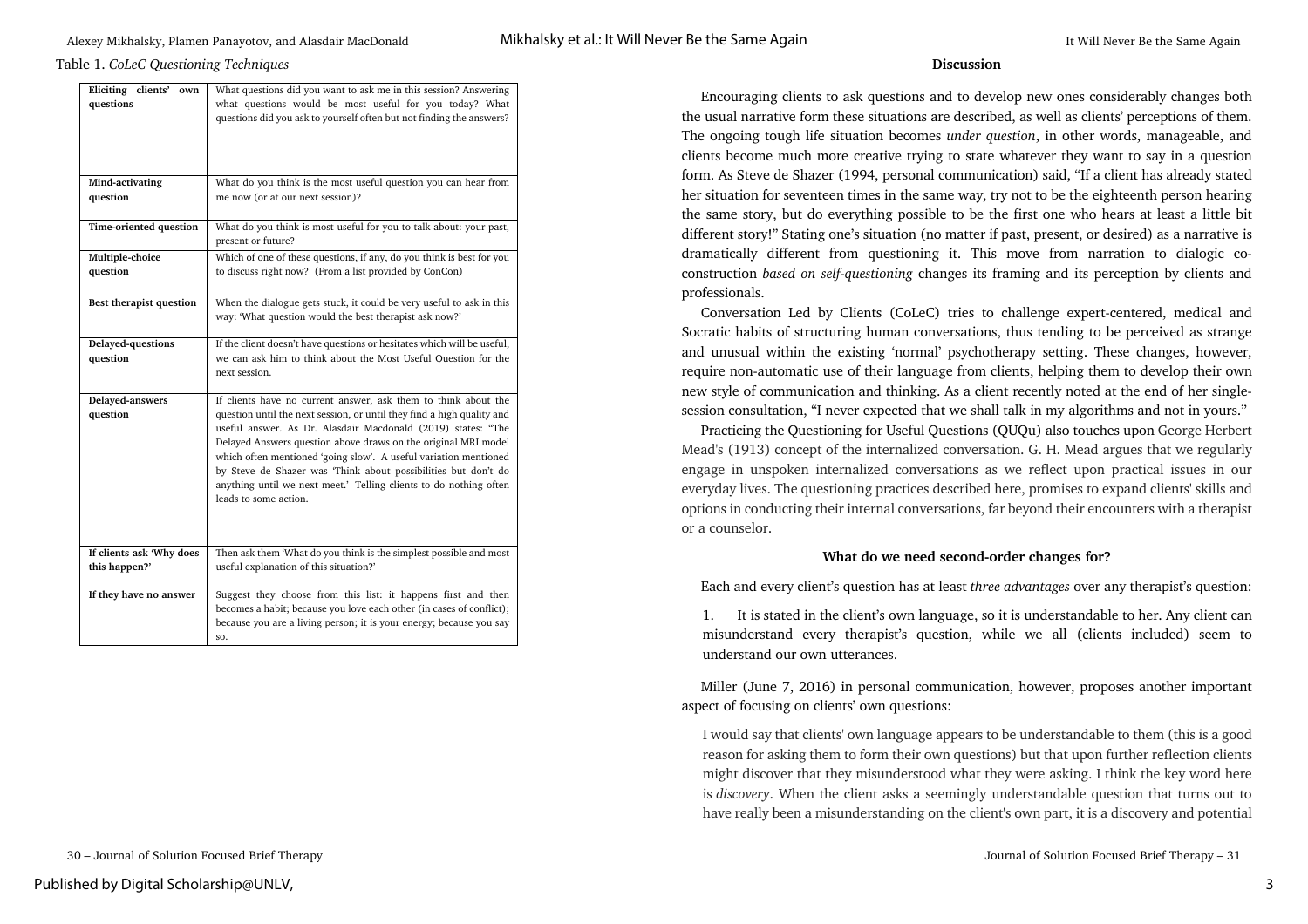Alexey Mikhalsky, Plamen Panayotov, and Alasdair MacDonald **It MacUonal Of Solution Focused Practices, Vol. 3** [], **Iss. 1, Art. 7** It Will Never Be the Same Again Journal of Solution Focused Practices, Vol. 3 [], Iss. 1, Art. 7

source of insights into one's self that immediately expands clients' sense of personal agency, knowledge, skills, and perhaps strengths (Miller, personal communication, June 7, 2016).

2. It is always on time! A therapist's question may happen to be on time, and may happen to be out of time (since therapists cannot know what time it is now for the client), while a client's own question is obviously fitting her timeline.

3. The more clients practice asking useful questions, the better they become in this. The ability to do it effectively helps clients not only find solutions to their present problems, but also to deal effectively with tough situations in their future. As Einstein is supposed to have said (as cited in Quote Investigator, 2014):

If I had an hour to solve a problem and my life depended on the solution, I would spend the first 55 minutes determining the proper question to ask, for once I know the proper question, I could solve the problem in less than five minutes (Quote Investigator, 2014).

 To summarize, the benefits are: empowering of clients, appropriate timing of therapeutic interventions, solving the problem with misunderstanding, helping clients not only find solutions to their current dilemmas, but also preparing them for handling future difficulties. Since effective help is based on the asking of useful questions, the more capable clients become in this, the less help they will need in the future.

#### **Conclusion**

 Therapeutic conversations cannot evade the times of radical shifts in meaning. CoLeC is just one of the many possible and coming changes in therapeutic conversations. These changes do not come too fast. People often have their own pace for making changes. They can usually tell you what pace they prefer, which can inform expectations about progress in your work together.

 The above-described sequence of clients' activities clearly defines them as the initiators, owners, and main change-agents in therapeutic conversations to follow. In the Conversations Led by Clients (CoLeC) approach, we use the metaphor of the professional who acts as the Conversations Conductor (ConCon). He is not supposed to sound, but to organize the best possible sounding of the conducted musicians. The professional tries not only to keep the clients' ownership and leadership, but also helps the client develop her language skills. The ConCon therapist does not focus on algorithms, and instead of asking himself "How should *my* conversations with clients look like?" tries to ask "How should *this client's* conversation with me look like?", "How can I *help* the client to formulate *his* questions and answers?"

 If we define our approach to helping activity as a kind of assisted self-help therapy, the professional's role drifts towards following, encouraging, and assisting the already started process of clients asking themselves useful questions, finding answers to these, and helping to develop on this basis their next steps. The steps can lead towards their desired situations

(Switek, 2014) or thoughts and emotions, or states of mind and body, whatever. In our opinion, the final goal of this assisted self-help Conversations Led by Clients (CoLeC) is not only in helping clients in co-constructing solutions to their current hardships, but also in preparing and equipping them with specific language tools they can use in the future for managing other tough situations. Practicing the art of asking useful questions within their sessions with us, clients learn how to handle other difficulties they will further encounter. That sounds similar to the original intention of Solution Focused Brief Therapy to focus on clients as able to create their own solutions and to live the lives they truly want to live (de Shazer, 1994).

#### **References**

Atkinson, B., Atkinson, L., Kutz, P., Lata, J., Lata, K. W., Szekely, J., & Weiss, P. (2005). Rewiring neural states in couples therapy: Advances from affective neuroscience*. Journal of Systemic Therapies: Special Issue: Psychotherapy and Neuroscience*, *24*(3), 3-16.

Bannink, F. & McCarthy, J. (2014). The solution-focused taxi. *Counseling Today.* Retrieved from the Internet: https://ct.counseling.org/2014/05/the-solution-focused-taxi/#

- Brabazon, J. (2005). *Albert Schweitzer: Essential writings*. New York, NY: Orbis Books.
- Cousins, N. (2005). *Anatomy of an illness as perceived by the patient.* New York, NY: W. W. Norton.
- de Shazer, S. (1985). *Keys to solution in brief therapy*. New York, NY: W. W. Norton.
- de Shazer, S. (1988). *Clues: Investigating solutions in brief therapy*. New York, NY: W. W. Norton.
- de Shazer, S. (1994). *Words were originally magic*. New York, NY: W. W. Norton.
- Ghul, R. (2017). *The power of the next small step*. Keller, TX: Connie Institute.
- Greenberg, G. S. (1998). Brief, change-delineating group therapy with acute and chronically mentally ill clients: An achievement-oriented approach. In W. A. Ray, & S. de Shazer (Eds), *Evolving brief therapies*. Iowa City, IA: Geist and Russell (pp 142–232).
- Iveson, C. & McKergow, M. (2016). Brief therapy: Focused description development*. Journal of Solution-Focused Brief Therapy, 2*(1), 1-17.

James, W. (1890). *The principles of psychology*. New York, NY: Henry Holt and Company

- Macdonald, A. J. (2019). Solution-focused therapy: The story so far*.* In *Making waves: solution focused practice in Europe: 25th anniversary conference book* (pp 13-31).
- Maier, H. W. (1987). *Developmental group care of children and youth: Concepts and practice.* New York, NY: Haworth.
- Mead, G. H. (1913). The social self. *Journal of Philosophy, Psychology and Scientific Methods, 10*, 374-380.